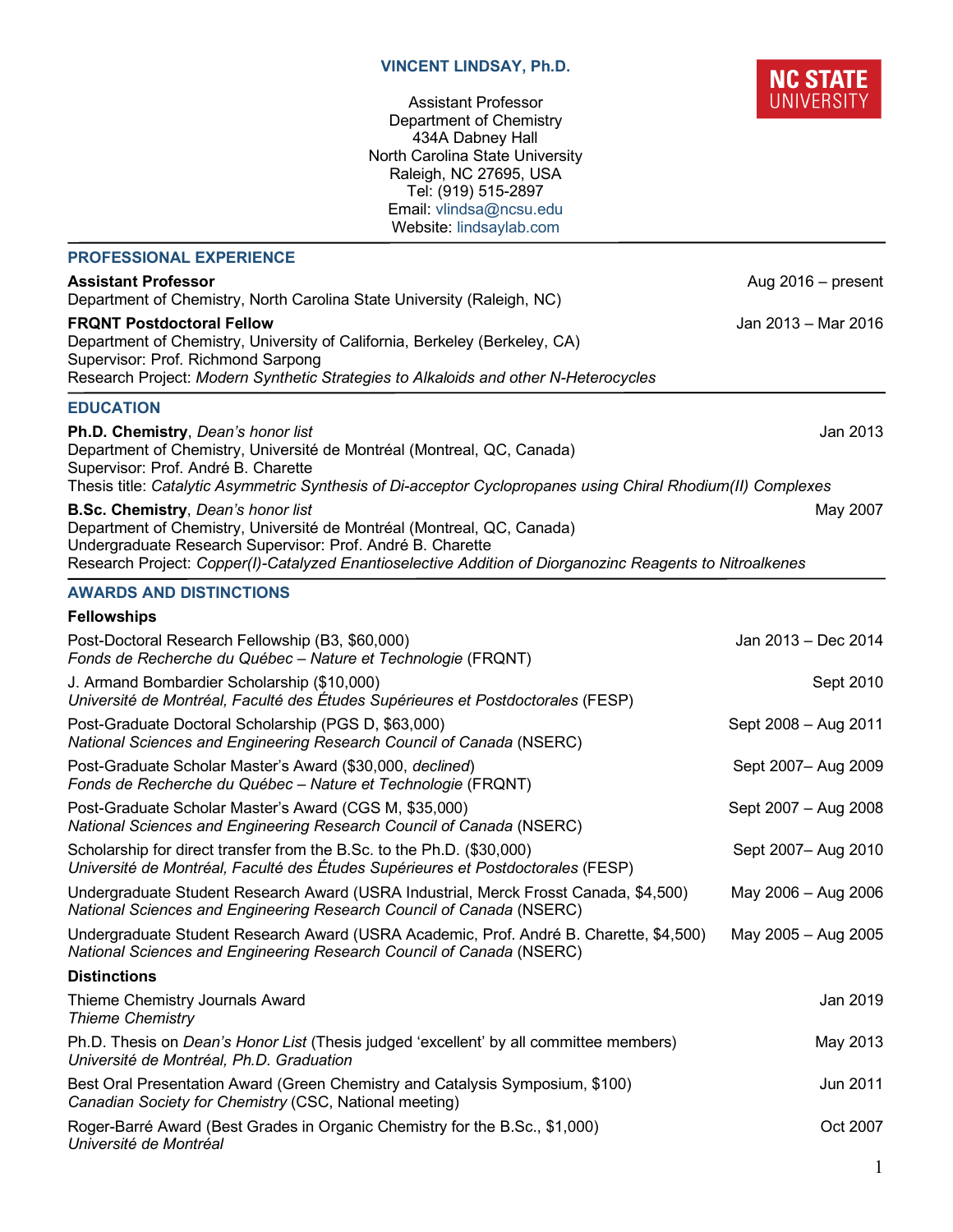| Medal of the Canadian Society for Chemistry (Best GPA for the last year of B.Sc.)<br>Université de Montréal and Canadian Society for Chemistry | Oct 2007             |
|------------------------------------------------------------------------------------------------------------------------------------------------|----------------------|
| Ogilvy-Renault Award (Best Oral Presentation, \$600)<br>Université de Sherbrooke Symposium for Undergraduate Students                          | Oct 2005             |
| B.Sc. Chemistry on <i>Dean's Honor List</i> (8 consecutive semesters)<br>Université de Montréal                                                | Sept 2003 - May 2007 |

#### **RESEARCH CONTRIBUTIONS**

#### **Peer-Reviewed Publications** ( ‡ denotes equal contribution)

- 22. Machín Rivera,‡ R.; Burton,‡ N. R.; Call, L. D.; Tomat, M. A.; Lindsay, V. N. G. *Org. Lett.* **2022**, *24*, 4275-4280. 'Synthesis of Highly Congested Tertiary Alcohols via the [3,3] Radical Deconstruction of Breslow Intermediates'.
- 21. Jung, M.; Lindsay, V. N. G. *J. Am. Chem. Soc.* **2022**, *144*, 4764-4769. 'One-Pot Synthesis of Strain-Release Reagents from Methyl Sulfones'.
- 20. Penn, K. R.; Anders, E. J.; Lindsay, V. N. G. *Organometallics* **2021**, *40*, 3871-3875. 'Expedient Synthesis of Bis(imidazolium) Dichloride Salts and Bis(NHC) Complexes from Imidazoles Using DMSO as a Key Polar Additive'.
- 19. Poteat, C. M.; Lindsay, V. N. G. *Org. Lett.* **2021**, *23*, 6482-6487. 'Stereospecific Synthesis of Enantioenriched Alkylidenecyclobutanones via Formal Vinylidene Insertion into Cyclopropanone Equivalents'.
- 18. Jang,‡ Y.; Machín Rivera,‡ R.; Lindsay, V. N. G. *Synthesis* **2021**, *53*, 3909-3934. 'Synthesis and Applications of Cyclopropanones and Their Equivalents as Three-Carbon Building Blocks in Organic Synthesis'. (Review)
- 17. Jang, Y.; Lindsay, V. N. G. *Org. Lett.* **2020**, *22*, 8872-8876. 'Synthesis of Cyclopentenones with Reverse Pauson– Khand Regiocontrol via Ni-Catalyzed C–C Activation of Cyclopropanone'.
- 16. Machín Rivera, R.; Jang, Y.; Poteat, C. M.; Lindsay, V. N. G. *Org. Lett.* **2020**, *22*, 6510-6515. 'General Synthesis of Cyclopropanols via Organometallic Addition to 1-Sulfonylcyclopropanols as Cyclopropanone Precursors'.
- 15. Poteat,‡ C. M.; Jang,‡ Y.; Jung,‡ M.; Johnson, J. D.; Williams, R. G.; Lindsay, V. N. G. *Angew. Chem. Int. Ed.* **2020**, *59*, 18655-18661. 'Enantioselective Synthesis of Cyclopropanone Equivalents and Application to the Formation of Chiral β-Lactams'.
- 14. Zhu, J.; Lindsay, V. N. G. *ACS Catal.* **2019**, *9*, 6993-6998. 'Benzimidazolyl Palladium Complexes as Highly Active and General Bifunctional Catalysts in Sustainable Cross-Coupling Reactions'.
- 13. Poteat, C. M.; Lindsay, V. N. G. *Chem. Commun.* **2019**, *55*, 2912-2915. 'Controlled α-mono- and α,α-di-halogenation of alkyl sulfones using reagent–solvent halogen bonding'.
- 12. Lindsay,‡ V. N. G.; Murphy,‡ R. A.; Sarpong, R. *Chem. Commun.* **2017**, *53*, 10291-10294. 'Effect of protic additives in Cu-catalysed asymmetric Diels-Alder cycloadditions of doubly activated dienophiles: towards the synthesis of magellanine-type *Lycopodium* alkaloids'.
- 11. Johnson, R. E.; de Rond, T.; Lindsay, V. N. G.; Keasling, J. D.; Sarpong, R. *Org. Lett.* **2015**, *17*, 3474-3477. 'Synthesis of Cycloprodigiosin Identifies the Natural Isolate as a Scalemic Mixture'. (Featured *ACS Editors' Choice*)
- 10. Lindsay, V. N. G.; Viart, H. M.-F.; Sarpong, R. *J. Am. Chem. Soc.* **2015**, *137*, 8368-8371. 'Stereodivergent Intramolecular C(sp<sup>3</sup>)–H Functionalization of Azavinyl Carbenes: Synthesis of Saturated Heterocycles and Fused *N*-Heterotricycles'.
- 9. Schultz,‡ E. E.; Lindsay,‡ V. N. G.; Sarpong, R. *Angew. Chem. Int. Ed.* **2014**, *53*, 9904-9908. 'Expedient Synthesis of Fused Azepine Derivatives using a Sequential Rhodium(II)-Catalyzed Cyclopropanation/1-Aza-Cope Rearrangement of Dienyltriazoles'.
- 8. Lindsay,‡ V. N. G.; Fiset,‡ D.; Gritsch, P. J.; Azzi, S.; Charette, A. B. *J. Am. Chem. Soc.* **2013**, *135*, 1463-1470. 'Stereoselective Rh2(*S*-IBAZ)4-Catalyzed Cyclopropanation of Alkenes, Alkynes and Allenes: Asymmetric Synthesis of Diacceptor Cyclopropylphosphonates and Alkylidenecyclopropanes'.
- 7. Lindsay, V. N. G.; Charette, A. B. *ACS Catal.* **2012**, *2*, 1221-1225. 'Design and Synthesis of Chiral Heteroleptic Rhodium(II) Carboxylate Catalysts: Experimental Investigation of Halogen Bond Rigidification Effects in Asymmetric Cyclopropanation'.
- 6. Moreau, B.; Alberico, D.; Lindsay, V. N. G.; Charette, A. B. *Tetrahedron* **2012**, *68*, 3487-3496. 'Catalytic Asymmetric Synthesis of Nitrocyclopropane Carboxylates'.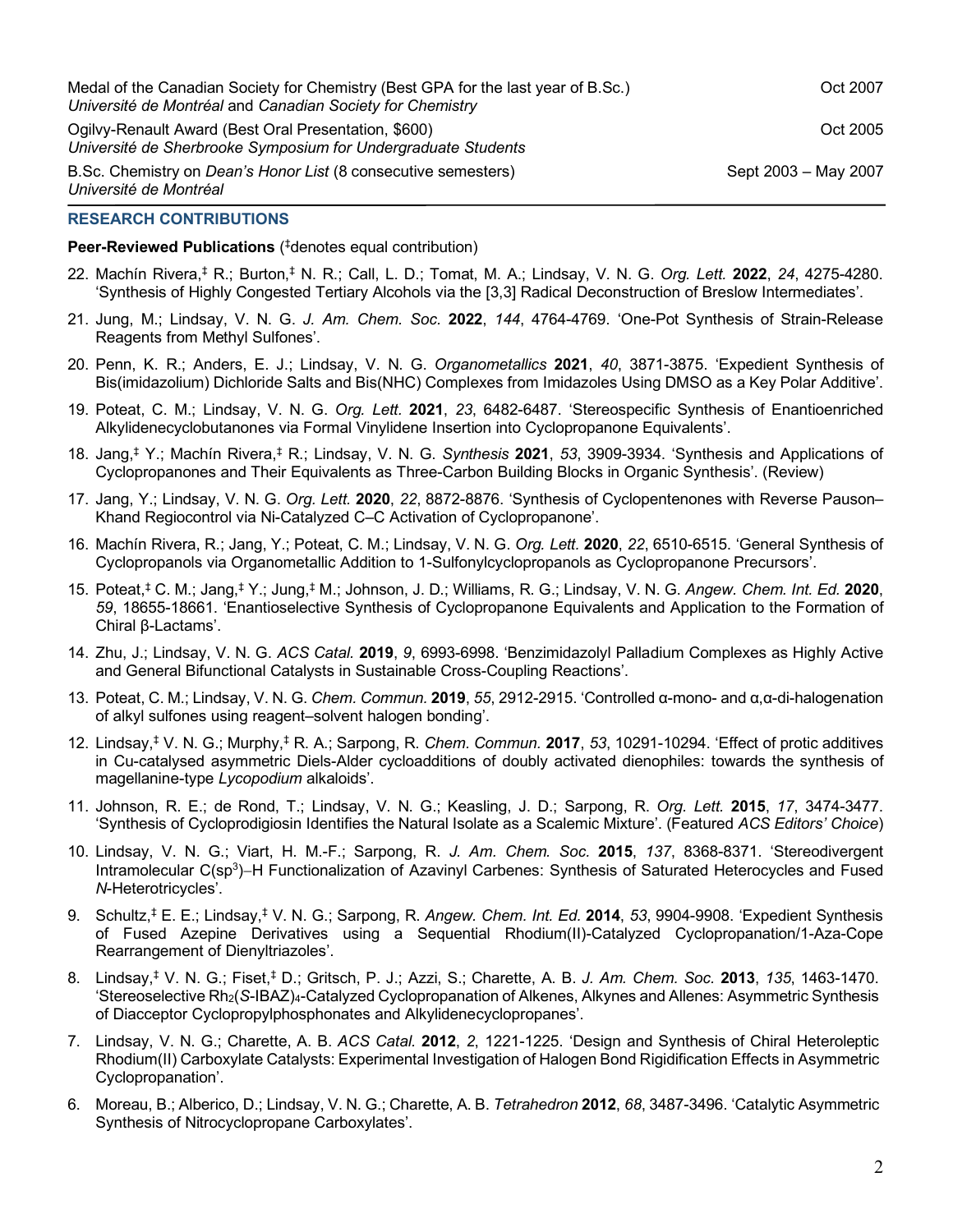- 5. Lindsay, V. N. G.; Nicolas, C.; Charette, A. B. *J. Am. Chem. Soc.* **2011**, *133*, 8972-8981. 'Asymmetric Rh(II)- Catalyzed Cyclopropanation of Alkenes with Diacceptor Diazo Compounds: the *p*-Methoxyphenyl Ketone as a General Stereoselectivity Controlling Group'.
- 4. Marcoux, D.; Lindsay, V. N. G.; Charette, A. B. *Chem. Commun.* **2010**, *46*, 910-912. 'Use of achiral additives to increase the stereoselectivity in Rh(II)-catalyzed cyclopropanations'.
- 3. Lindsay, V. N. G.; Lin, W.; Charette, A. B. *J. Am. Chem. Soc.* **2009**, *131*, 16383-16385. 'Experimental Evidence for the All-Up Reactive Conformation of Chiral Rhodium(II) Carboxylate Catalysts: Enantioselective Synthesis of *cis*-Cyclopropane α-Amino Acids'. *\*Highlighted in Synfacts:* Lindsay, V. N. G.; Lin, W.; Charette, A. B. *Synfacts* **2010**, 0198.
- 2. Charette, A. B.; Côté, A.; Desrosiers, J.-N.; Bonnaventure, I.; Lindsay, V. N. G.; Lauzon, C.; Tannous, J.; Boezio, A. A. *Pure Appl. Chem.* **2008**, *80*, 881-890. 'New methods in asymmetric catalysis based on new hemi-labile bidentate ligands'.
- 1. Côté, A.; Lindsay, V. N. G.; Charette, A. B. *Org. Lett.* **2007**, *9*, 85-87. 'Application of the Chiral Bis(phosphine) Monoxide Ligand to Catalytic Enantioselective Addition of Dialkylzinc Reagents to β-Nitroalkenes'. *\*Highlighted in Synfacts:* Côté, A.; Lindsay, V. N. G.; Charette, A. B. *Synfacts* **2007**, 0411.

# **Book Chapters**

- 4. Lindsay, V. N. G. 'Rhodium(II)-Catalyzed Cyclopropanation' (Chapter 15) in *Rhodium Catalysis in Organic Synthesis: Methods and Reactions*; Wiley-VCH; 2018; pp.433-448 (Editor: Ken Tanaka).
- 3. Charette, A. B.; Lindsay, V. N. G. 'Stereoselective Formation of Amines by Nucleophilic Addition to Azomethine Derivatives' in *Stereoselective Formation of Amines*.; *Top. Curr. Chem.* **2014**, *343*, 33-74. (Springer, Editors: Wei Li and Xumu Zhang).
- 2. Lindsay, V. N. G.; Charette, A. B. 'Nucleophilic Addition of Non-Stabilized Carbanions to Imines and Imine Derivatives' (Chapter 1.11) in *Comprehensive Organic Synthesis (2nd Edition, Vol. 1)*, Oxford: Elsevier Science Ltd.; 2014, pp. 365-394 (Editors: Gary A. Molander and Paul Knochel).
- 1. Roy, M.-N.; Lindsay, V. N. G.; Charette, A. B. 'Cyclopropanation Reactions' (Chapter 1.14) in *Stereoselective Synthesis: Stereoselective Reactions of Carbon-Carbon Double Bonds*; Georg Thieme Verlag KG; New York, 2011; pp 731-817 (Editor: Johannes de Vries).

## **Other Published Contributions**

- 8. Lindsay, V. N. G. 'Dirhodium(II) Tetrakis[*R*-2-oxaazetidine-4(*S*)-carboxylate]' (Update) *Encyclopedia of Reagents for Organic Synthesis*, **2017**. A. B. Charette, D. Crich, P. L. Fuchs, G. A. Molander (Eds); John Wiley & Sons Ltd.: Chichester, 2nd Ed.; (I.D.: RN00607.pub2).
- 7. Lindsay, V. N. G. 'Methyl *α*-diazo-4-methoxy-*β*-oxobenzenepropanoate' *Encyclopedia of Reagents for Organic Synthesis*, **2012**. A. B. Charette, D. Crich, P. L. Fuchs, G. A. Molander (Eds); John Wiley & Sons Ltd.: Chichester, 2<sup>nd</sup> Ed.; (I.D.: RN01540).
- 6. Lindsay, V. N. G. '*α*-Diazo-4-methoxy-*β*-oxobenzenepropanenitrile' *Encyclopedia of Reagents for Organic Synthesis*, **2012**. A. B. Charette, D. Crich, P. L. Fuchs, G. A. Molander (Eds); John Wiley & Sons Ltd.: Chichester, 2<sup>nd</sup> Ed.; (I.D.: RN01541).
- 5. Lindsay, V. N. G. '2-Diazo-1-(4-methoxyphenyl)-2-nitroethanone' *Encyclopedia of Reagents for Organic Synthesis*, **2012**. A. B. Charette, D. Crich, P. L. Fuchs, G. A. Molander (Eds); John Wiley & Sons Ltd.: Chichester, 2nd Ed.; (I.D.: RN01542).
- 4. Lindsay, V. N. G. '2-Azido-1,3-dimethylimidazolinium Chloride' *Encyclopedia of Reagents for Organic Synthesis*, **2011**. A. B. Charette, D. Crich, P. L. Fuchs, G. A. Molander (Eds); John Wiley & Sons Ltd.: Chichester, 2nd Ed.; (I.D.: RN01465).
- 3. Lindsay, V. N. G. '1-Nitropropane' (Update) *Encyclopedia of Reagents for Organic Synthesis*, **2011**. A. B. Charette, D. Crich, P. L. Fuchs, G. A. Molander (Eds); John Wiley & Sons Ltd.: Chichester, 2<sup>nd</sup> Ed.; (I.D.: RN051).
- 2. Lindsay, V. N. G. 'Nitromethane' (Update) *Encyclopedia of Reagents for Organic Synthesis*, **2011**. A. B. Charette, D. Crich, P. L. Fuchs, G. A. Molander (Eds); John Wiley & Sons Ltd.: Chichester, 2<sup>nd</sup> Ed.; (I.D.: RN041).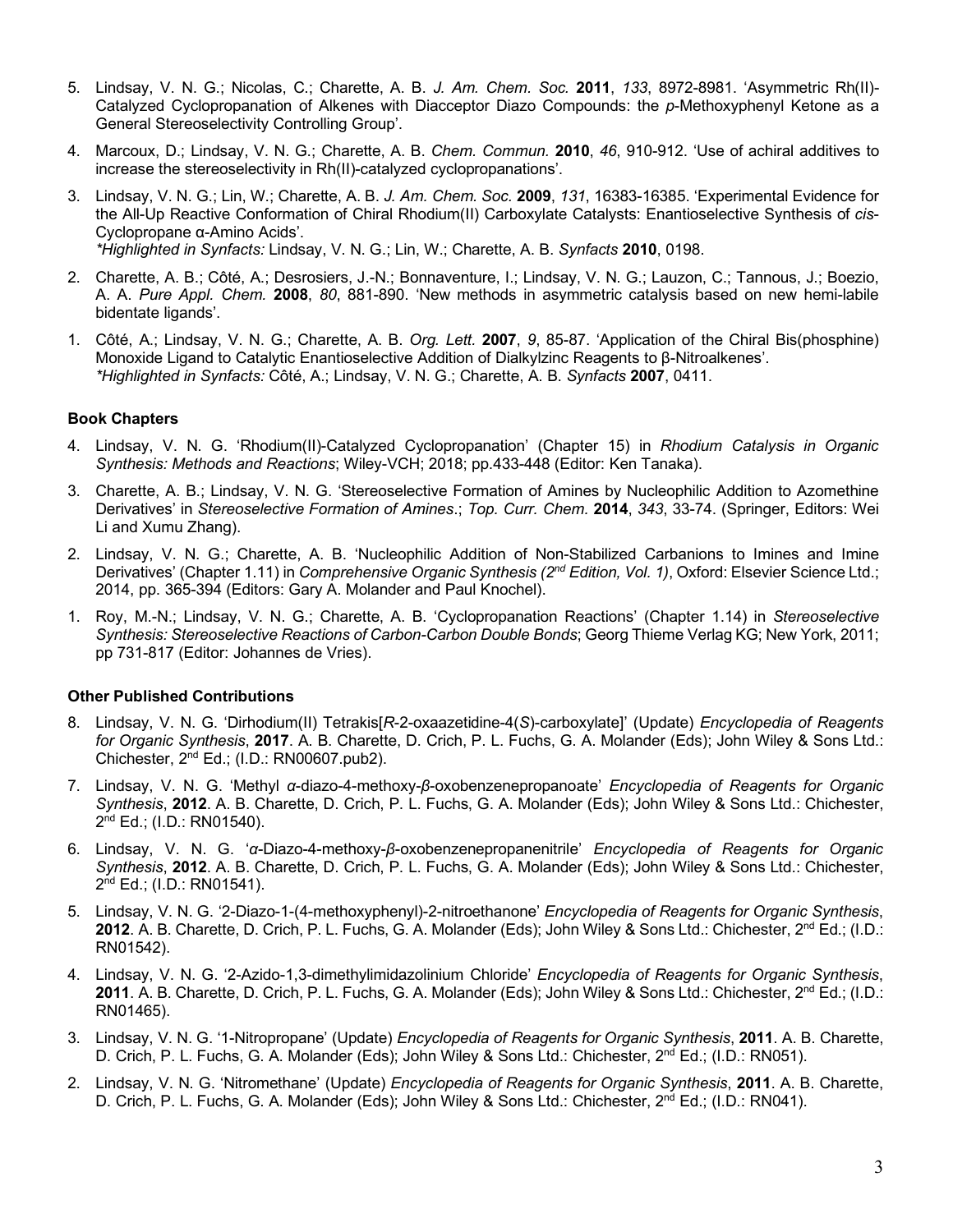1. Lindsay, V. N. G. 'Dirhodium(II) Tetrakis[*N*-tetrachlorophthaloyl-(*S*)-*tert*-leucinate]' *Encyclopedia of Reagents for Organic Synthesis*, **2010**. A. B. Charette, D. Crich, P. L. Fuchs, G. A. Molander (Eds); John Wiley & Sons Ltd.: Chichester, 2nd Ed.; (I.D.: RN01265).

## **Seminars and Oral Presentations** (presenter is underlined)

- 50. *Research School of Chemistry, The Australian National University* (Canberra, ACT, Australia, May 2, 2022). Lindsay, V. N. G. 'Stereoselective Synthesis and Applications of Sulfonylcyclopropanols as Modular Cyclopropanone and Homoenolate Equivalents'. (Invited)
- 49. *Department of Chemistry, New York University* (New York, NY, USA, April 12, 2022). Lindsay, V. N. G. 'Stereoselective Synthesis and Applications of Sulfonylcyclopropanols as Modular Cyclopropanone and Homoenolate Equivalents'. (Invited)
- 48. *Schulich Faculty of Chemistry, Technion – Israel Institute of Technology* (Virtual, April 4, 2022). Lindsay, V. N. G. 'Stereoselective Synthesis and Applications of Sulfonylcyclopropanols as Modular Cyclopropanone and Homoenolate Equivalents'. (Invited)
- 47. *Department of Chemistry and Biochemistry, University of California, Los Angeles* (Los Angeles, CA, USA, March 31, 2022). Lindsay, V. N. G. 'Stereoselective Synthesis and Applications of Sulfonylcyclopropanols as Modular Cyclopropanone and Homoenolate Equivalents'. (Invited)
- 46. *Department of Chemistry, The Scripps Research Institute* (La Jolla, CA, USA, March 25, 2022). Lindsay, V. N. G. 'Stereoselective Synthesis and Applications of Sulfonylcyclopropanols as Modular Cyclopropanone and Homoenolate Equivalents'. (Invited)
- 45. *ACS Spring 2022 National Meeting & Exposition* (San Diego, CA, USA, March 20-24, 2022). Penn, K. R.; Zhu, J.; You, G.; Lindsay, V. N. G. 'Development of Highly Active Bifunctional (benz)imidazolyl-Palladium Catalysts for Application in Sustainable Cross-Coupling Reactions'. (Contributed)
- 44. *ACS Spring 2022 National Meeting & Exposition* (San Diego, CA, USA, March 20-24, 2022). Machín Rivera, R.; Lindsay, V. N. G. 'General Synthesis of Cyclopropanols via Organometallic Addition to Cyclopropanone Equivalents: Application to the Formation of Enantioenriched Alkylidenecyclobutanones'. (Contributed)
- 43. *ACS Spring 2022 National Meeting & Exposition* (San Diego, CA, USA, March 20-24, 2022). Jung, M.; Lindsay, V. N. G. 'Stereospecific Synthesis of Cyclopropanone Equivalents and Application to Alkylidenecyclopropanes and β-Amino Acid derivatives'. (Contributed)
- 42. *ACS Spring 2022 National Meeting & Exposition* (San Diego, CA, USA, March 20-24, 2022). Lindsay, V. N. G. 'Synthesis and Evaluation of Sulfonylcyclopropanols as Modular Cyclopropanone and Homoenolate Equivalents'. (Contributed)
- 41. *The Florida Heterocyclic and Synthetic Chemistry Conference 2022* (FloHet, Gainesville, FL, USA, March 6-10, 2022). Lindsay, V. N. G. 'Reactivity of Sulfonylcyclopropanols as Precursors of Amide Homoenolates for the Synthesis of Fused Heterocycles'. (Invited)
- 40. *Department of Chemistry, Rice University* (Houston, TX, USA, February 23, 2022). Lindsay, V. N. G. 'Stereoselective Synthesis and Applications of Sulfonylcyclopropanols as Modular Cyclopropanone and Homoenolate Equivalents'. (Invited)
- 39. *Department of Chemistry, University of Delaware* (Virtual, February 16, 2022). Lindsay, V. N. G. 'Stereoselective Synthesis and Applications of Sulfonylcyclopropanols as Modular Cyclopropanone and Homoenolate Equivalents'. (Invited)
- 38. *Department of Chemistry, University of Virginia* (Charlottesville, VA, USA, February 11, 2022). Lindsay, V. N. G. 'Stereoselective Synthesis and Applications of Sulfonylcyclopropanols as Modular Cyclopropanone and Homoenolate Equivalents'. (Invited)
- 37. *Department of Chemistry, Duke University* (Virtual, January 25, 2022). Lindsay, V. N. G. 'Stereoselective Synthesis and Applications of Sulfonylcyclopropanols as Modular Cyclopropanone and Homoenolate Equivalents'. (Invited)
- 36. *Department of Chemistry, University of Florida* (Gainesville, FL, USA, January 20, 2022). Lindsay, V. N. G. 'Stereoselective Synthesis and Applications of Sulfonylcyclopropanols as Modular Cyclopropanone and Homoenolate Equivalents'. (Invited)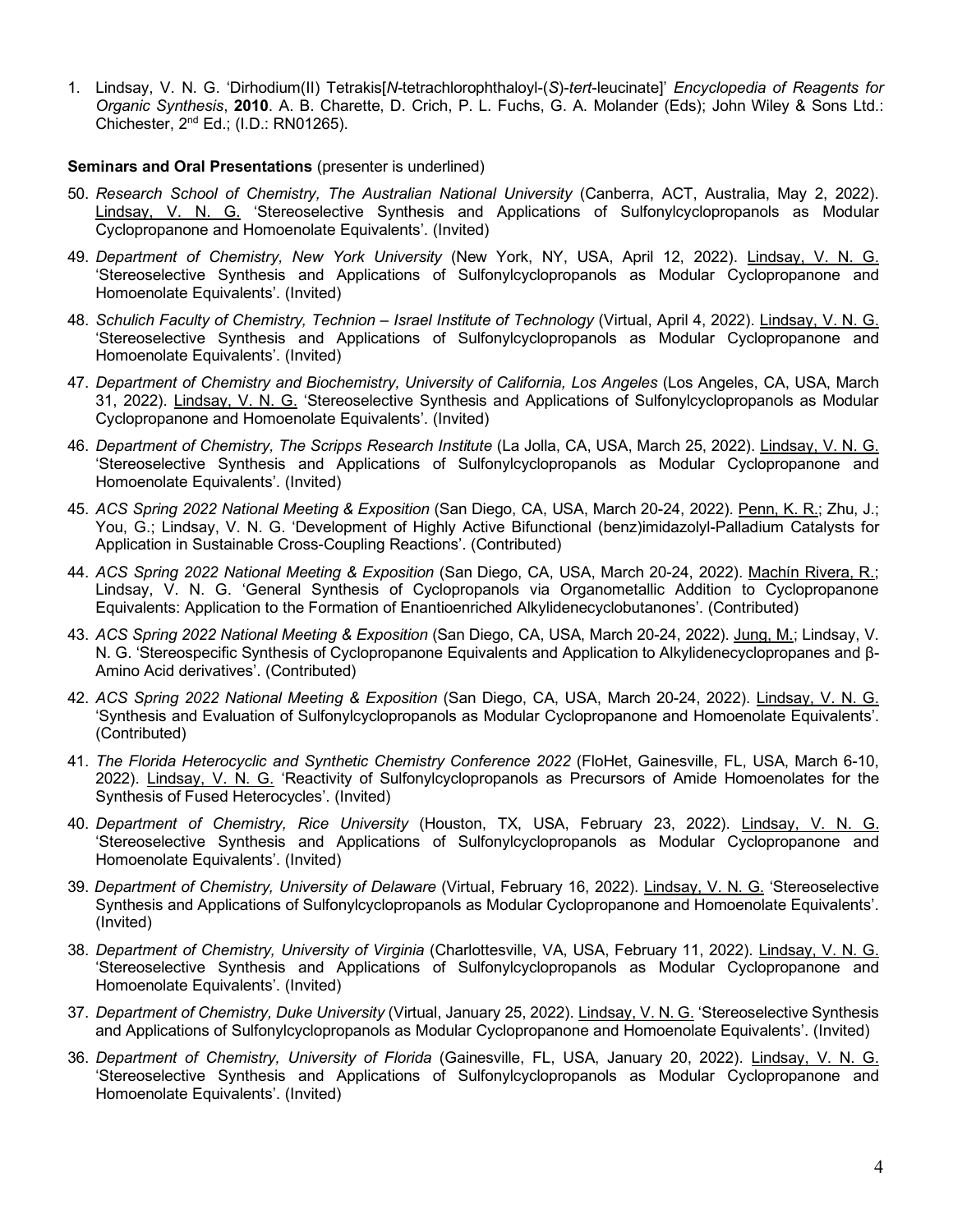- 35. *College of Chemistry, University of California, Berkeley* (Virtual, January 11, 2022). Lindsay, V. N. G. 'Stereoselective Synthesis and Applications of Sulfonylcyclopropanols as Modular Cyclopropanone and Homoenolate Equivalents'. (Invited)
- 34. *Department of Chemistry, University of Missouri* (Columbia, MO, USA, December 3, 2021). Lindsay, V. N. G. 'Stereoselective Synthesis and Applications of Sulfonylcyclopropanols as Modular Cyclopropanone and Homoenolate Equivalents'. (Invited)
- 33. *Department of Chemistry, University of Georgia* (Athens, GA, USA, November 18, 2021). Lindsay, V. N. G. 'Stereoselective Synthesis and Applications of Sulfonylcyclopropanols as Modular Cyclopropanone and Homoenolate Equivalents'. (Invited)
- 32. *Department of Chemistry, Marshall University* (Virtual, October 26, 2021). Lindsay, V. N. G. 'Enantioselective Synthesis of Modular Cyclopropanone Equivalents and Applications as Highly Strained Building Blocks'. (Invited)
- 31. *ACS Fall 2021 National Meeting & Exposition*, *Young Academic Investigator Symposium* (Virtual presentation, Atlanta, GA, USA, August 22-26, 2021). Lindsay, V. N. G. 'Enantioselective synthesis and applications of sulfonylcyclopropanols as modular cyclopropanone and homoenolate equivalents'. (Invited)
- 30. *CCHF Virtual Symposium: Alumni Edition* (Virtual, May 11, 2021). Lindsay, V. N. G. 'Enantioselective Synthesis of Modular Cyclopropanone Equivalents and Applications as Highly Strained Building Blocks'. (Invited)
- 29. *ACS Spring 2021 National Meeting & Exposition* (Virtual presentation, April 15, 2021). Jung, M.; Lindsay, V. N. G. 'Enantioselective Synthesis of Cyclopropanone Equivalents and Application to Alkylidenecyclopropanes and β-Amino Acid derivatives'. (Contributed)
- 28. *ACS Spring 2021 National Meeting & Exposition* (Virtual presentation, April 15, 2021). Penn, K. R.; Lindsay, V. N. G. 'Simple and Expedient Synthesis of Bis(azolium)dichloride Salts from Dichloroalkanes and Imidazoles'. (Contributed)
- 27. *Department of Chemistry, West Virginia University* (Virtual, March 10, 2021). Lindsay, V. N. G. 'Enantioselective Synthesis of Modular Cyclopropanone Equivalents and Applications as Highly Strained Building Blocks'. (Invited)
- 26. *Department of Chemistry, Howard University* (Virtual, February 26, 2021). Lindsay, V. N. G. 'Synthesis and Application of Sulfonylcyclopropanols as Modular Cyclopropanone Equivalents'. (Invited)
- 25. *Department of Chemistry and Biochemistry, Auburn University* (Virtual, February 19, 2021). Lindsay, V. N. G. 'Enantioselective Synthesis of Modular Cyclopropanone Equivalents and Applications as Highly Strained Building Blocks'. (Invited)
- 24. *11th Annual Symposium of the FRQNT Center for Green Chemistry and Catalysis* (Virtual, January 8, 2021). Lindsay, V. N. G. 'Development of pNHC as a New Bifunctional Catalysis Platform and Synthetic Applications of Modular Cyclopropanone Equivalents'. (Invited, plenary speaker)
- 23. *Department of Chemistry, University of North Carolina at Chapel Hill* (Virtual, November 6, 2020). Lindsay, V. N. G. 'Enantioselective Synthesis of Modular Cyclopropanone Equivalents and Applications as Highly Strained Building Blocks'. (Invited)
- 22. *ACS Fall 2020 National Meeting & Exposition* (Virtual presentation, August 17-20, 2020). Lindsay, V. N. G. 'Enantioselective synthesis of cyclopropanone equivalents and its application for the production of chiral β-lactams by formal [3+1] cycloaddition'. (Contributed)
- 21. *ACS Fall 2020 National Meeting & Exposition* (Virtual presentation, August 17-20, 2020). Machín Rivera, R.; Lindsay, V. N. G. 'General Synthesis of Cyclopropanols via Organometallic Addition to 1-Sulfonylcyclopropanol as Cyclopropanone Precursors'. (Contributed)
- 20. *ACS Fall 2020 National Meeting & Exposition* (Virtual presentation, August 17-20, 2020). Poteat, C. M.; Lindsay, V. N. G. 'Synthesis of β-Lactams and Cyclobutanones via Formal [3+1] Cycloaddition of Chiral Cyclopropanone Equivalents'. (Contributed)
- 19. *2020 Sci-athon* (UNC-Chapel Hill (Virtual), NC, USA, May 13, 2020). Lindsay, V. N. G. 'Benzimidazolyl-metal complexes as simple bifunctional templates in sustainable catalysis'. (Invited)
- 18. *Florida Heterocyclic Conference 2020* (FloHet, Gainesville, FL, USA, March 1-4, 2020). Lindsay, V. N. G. 'Asymmetric Synthesis of Cyclopropanone Equivalents and Application as Substrates in Formal Cycloadditions'. (Invited)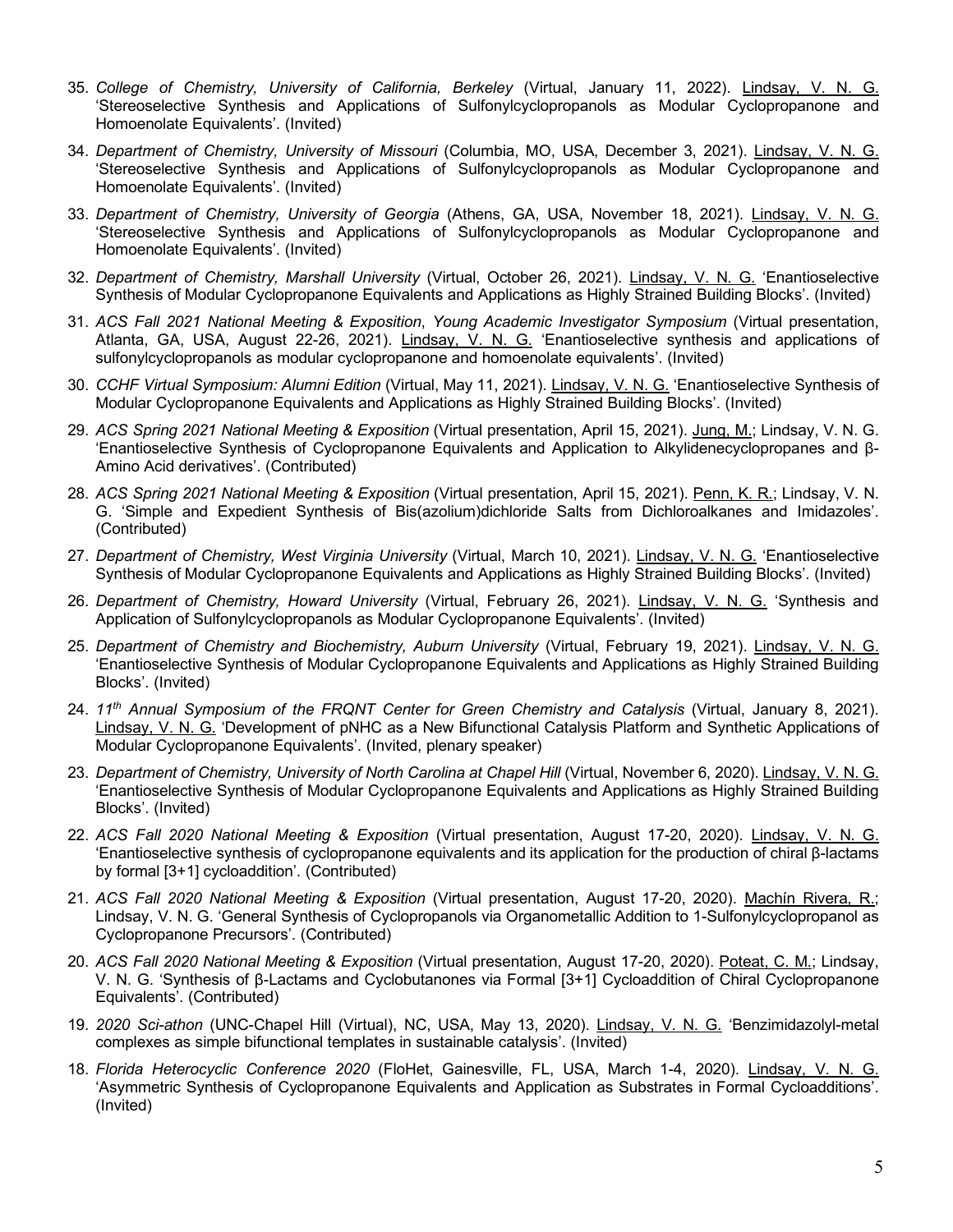- 17. *71st Southeastern Regional Meeting of the American Chemical Society* (Savannah, GA, USA, October 20-23, 2019). Lindsay, V. N. G. 'Benzimidazolyl-metal complexes as simple bifunctional templates in sustainable catalysis'. (Invited)
- 16. *ACS Fall 2019 National Meeting & Exposition* (San Diego, CA, USA, August 25-29, 2019). Lindsay, V. N. G.; Zhu, J. 'Bifunctional Palladium Complexes Bearing Masked Protic NHC Ligands as Highly Active Catalysts for Sustainable Cross-Coupling Reactions'. (Contributed)
- 15. *ACS Fall 2019 National Meeting & Exposition* (San Diego, CA, USA, August 25-29, 2019). Poteat, C. M.; Lindsay, V. N. G. 'Synthesis of β-Lactams via Metal- Catalyzed Formal [3+1] Cycloaddition of Cyclopropanones'. (Contributed)
- 14. *Telluride Science Research Center Workshop: The Future of C–H Functionalization* (Telluride, CO, USA, July 29- August 2, 2019). Lindsay, V. N. G. 'Deconstruction of Cyclopropanone Equivalents Enables the C–H Functionalization of Heterocycles'. (Invited)
- 13. *ACS Spring 2019 National Meeting & Exposition* (Orlando, FL, USA, March 31-April 4, 2019). Poteat, C. M.; Lindsay, V. N. G. 'Controlled α-Halogenation of Alkyl Sulfones using Reagent-Solvent Halogen Bonding'. (Contributed)
- 12. *70th Southeastern Regional Meeting of the American Chemical Society* (SERMACS, October 31-November 3, 2018). Poteat, C. M.; Lindsay, V. N. G. 'Controlled α-Halogenation of Sulfones'. (Contributed)
- 11. *The International Chemical Congress of Pacific Basin Societies* (Pacifichem, Honolulu, Hawaii, USA, December 15-20, 2015). Lindsay, V. N. G.; Murphy, R. A.; Sarpong, R. 'Synthesis of Magellaninone-type *Lycopodium* Alkaloids using a Pyridine Functionalization / Reduction Approach'. (Contributed)
- 10. *98th Canadian Chemistry Conference and Exhibition* (CSC, Ottawa, ON, Canada, June 13-17, 2015). Lindsay, V. N. G.; Murphy, R. A.; Sarpong, R. 'Synthesis of Magellaninone-type *Lycopodium* Alkaloids using a Pyridine Functionalization / Reduction Approach'. (Contributed)
- 9. *ACS Fall 2014 National Meeting & Exposition* (San Francisco, CA, USA, August 10-14, 2014). Lindsay, V. N. G.; Schultz, E. E.; Sarpong, R. 'Expedient Synthesis of Fused Azepine Derivatives using a Sequential Rhodium(II)- Catalyzed Cyclopropanation/1-Aza-Cope Rearrangement of Dienyltriazoles'. (Contributed)
- 8. *97th Canadian Chemistry Conference and Exhibition* (CSC, Vancouver, BC, Canada, June 2-6, 2014). Lindsay, V. N. G.; Schultz, E. E.; Sarpong, R. 'Expedient Synthesis of Fused Azepine Derivatives using a Sequential Rhodium(II)-Catalyzed Cyclopropanation/1-Aza-Cope Rearrangement of Dienyltriazoles'. (Contributed)
- 7. *94th Canadian Chemistry Conference and Exhibition* (CSC, Montreal, QC, Canada, June 5-9, 2011). Lindsay, V. N. G.; Charette, A. B. 'Design and Mechanistic Study of Chiral Rh(II)-Carboxylate Catalysts for Enantioselective Cyclopropanation Reactions with Diacceptor Diazo Compounds'. (Contributed) \**1st prize for Best Oral Presentation, Green Chemistry & Catalysis Symposium*
- 6. *The International Chemical Congress of Pacific Basin Societies* (Pacifichem, Honolulu, Hawaii, USA, December 15-20, 2010). Lindsay, V. N. G.; Charette, A. B. 'Enantioselective Rhodium(II)-Catalyzed Cyclopropanation of Alkenes with α-EWG-Diazoacetophenones: PMP-ketones as Stereoselectivity Controllers'. (Contributed)
- 5. *ACS Fall 2010 National Meeting & Exposition* (Boston, MA, USA, August 22-26, 2010). Lindsay, V. N. G.; Charette, A. B. 'Enantioselective Rhodium(II)-Catalyzed Cyclopropanation of Alkenes with α-EWG-Diazoacetophenones: PMP-ketones as Stereoselectivity Controllers'. (Contributed)
- 4. *78e Congrès de l'ACFAS* (Montreal, QC, Canada, May 11-12, 2010). Lindsay, V. N. G.; Lin, W.; Charette, A. B. 'Cyclopropanation énantiosélective d'alcènes en présence de diazoacetophenones α-substituées par catalyse au rhodium(II) : étude mécanistique du contrôle de la stéréosélectivité'. (Contributed)
- 3. *77e Congrès de l'ACFAS* (Ottawa, ON, Canada, May 13-14, 2009). Lindsay, V. N. G.; Lin, W.; Charette, A. B. 'Synthèse stéréosélective de dérivés cyclopropaniques acides aminés *cis* via une cyclopropanation énantiosélective d'alcènes à l'aide d'α-diazo-α-nitrocétones'. (Contributed)
- 2. *74e Congrès de l'ACFAS* (Montréal, QC, Canada, May 15-19, 2006). Côté, A.; Lindsay, V. N. G.; Charette, A. B. 'Addition catalytique sur des nitroalcènes utilisant une bis-phosphine monoxydée chirale comme ligand'. (Contributed)
- 1. *17e Colloque annuel de chimie des étudiants au baccalauréat de l'Université de Sherbrooke* (Sherbrooke, QC, Canada, October 28, 2005). Lindsay, V. N. G.; Côté, A.; Charette, A. B. 'Addition énantiosélective d'organozinciques sur des nitroalcènes catalysée par le cuivre (I)'. (Contributed)

\**1st prize for Best Oral Presentation, Ogilvy-Renault Award*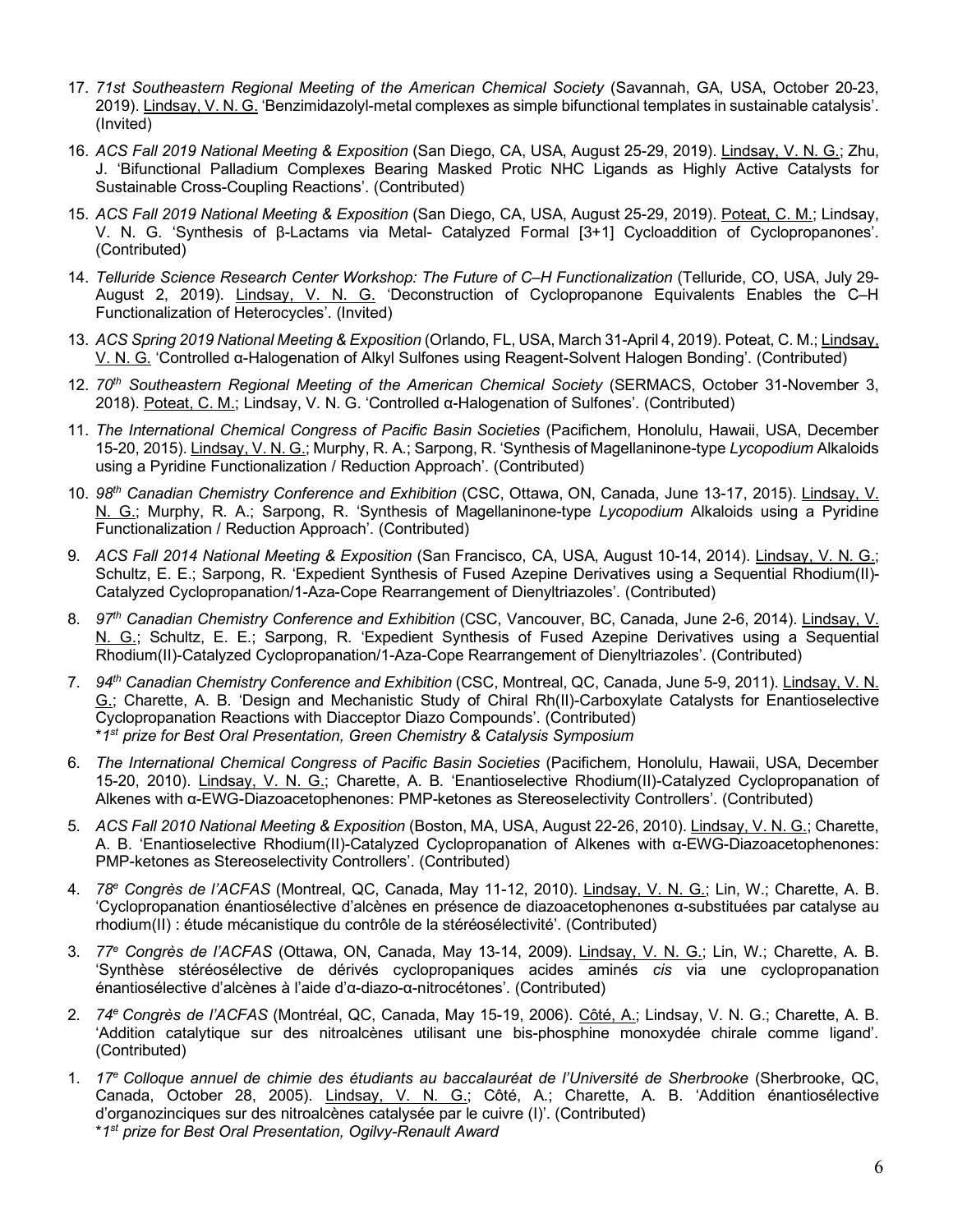#### **Poster Presentations** (presenter is underlined)

- 39. *NC State Recruitment Week-End – Department of Chemistry* (Raleigh, NC, USA, March 11, 2022). Penn, K. R.; Lindsay, V. N. G. 'Development of Highly Active Bifunctional (benz)imidazolyl-palladium Catalysts for Application in Sustainable Cross-Coupling Reactions'.
- 38. *NC State Recruitment Week-End – Department of Chemistry* (Raleigh, NC, USA, March 11, 2022). Jung, M.; Lindsay, V. N. G. 'Synthesis and Applications of 1-Sulfonylcyclopropanols as Modular Cyclopropanone Equivalents'.
- 37. *The Florida Heterocyclic and Synthetic Chemistry Conference 2022* (FloHet, Gainesville, FL, USA, March 6-10, 2022). Sprague, I. S.; Lindsay, V. N. G. 'Expedient Synthesis of Novel Heterocyclic Scaffolds from Azinium Ylides and Cyclopropanone Equivalents'. (Contributed)
- 36. *19th Annual North Carolina State University Summer Undergraduate Research and Creativity Symposium* (Raleigh, NC, USA, July 29, 2021). McGowan, C.; Tubb, J.; Lindsay, V. N. G. 'Studying the Ag(I)-Catalyzed Radical Ring Opening of N-Heterocyclic Adducts of Cyclopropanones through Computational Methods'.
- 35. *NC State Recruitment Week-End – Department of Chemistry* (Raleigh, NC, USA, March 12, 2021). Penn, K. R.; Lindsay, V. N. G. 'Controlled α-Halogenation of Sulfonamides'.
- 34. *NC State Recruitment Week-End – Department of Chemistry* (Raleigh, NC, USA, March 12, 2021). Jung, M.; Lindsay, V. N. G. 'Enantioselective synthesis of 1-sulfonylcyclopropanols as tunable precursors of cyclopropanones'.
- 33. *International Virtual C–H Functionalization Poster Session* (NSF CCHF, Virtual, December 15, 2020). Machín Rivera, R.; Jang, Y.; Poteat, C. M.; Lindsay, V. N. G. 'Synthesis and Rearrangement of Tertiary Cyclopropanols via Addition to New Cyclopropanone Precursors'. (Contributed)
- 32. *133rd Annual Meeting of the North Carolina Section of the American Chemical Society* (Raleigh, NC, USA, November 10, 2019). Zhu, J.; Lindsay, V. N. G. 'Benzimidazolyl Palladium Complexes as Highly Active and Bifunctional Catalysts in sustainable Cross-Coupling Reactions'.
- 31. *133rd Annual Meeting of the North Carolina Section of the American Chemical Society* (Raleigh, NC, USA, November 10, 2019). Machín Rivera, R.; Lindsay, V. N. G. 'Practical Synthesis of Cyclopropanols from Cyclopropanone Equivalents'.
- 30. *133rd Annual Meeting of the North Carolina Section of the American Chemical Society* (Raleigh, NC, USA, November 10, 2019). Penn, K. R.; Lindsay, V. N. G. 'Synthesis of Bis(azolium) Salts'.
- 29. *133rd Annual Meeting of the North Carolina Section of the American Chemical Society* (Raleigh, NC, USA, November 10, 2019). Jung, M.; Lindsay, V. N. G. 'Enantioselective synthesis of 1-sulfonylcyclopropanols as tunable precursors of cyclopropanones'.
- 28. *ACS Fall 2019 National Meeting & Exposition* (San Diego, CA, USA, August 25-29, 2019). Jang, Y.; Lindsay, V. N. G. 'Synthesis of Cyclopentenones via Ni-Catalyzed Formal [3+2] Cycloaddition of Cyclopropanones and Internal Alkynes'. (Contributed)
- 27. *18th Annual North Carolina State University Summer Undergraduate Research and Creativity Symposium* (Raleigh, NC, USA, August 1, 2019). Flynn, K.; Jang, Y.; Lindsay, V. N. G. 'Studying the Formation and Reactivity of 2-Substituted Cyclopropanone Adducts of N-Heterocyclic Carbenes'.
- 26. *Gordon Research Conference – Heterocyclic Compounds* (Newport, RI, USA, June 16-21, 2019). Poteat, C. M.; Jang, Y.; Johnson, J. D.; Lindsay, V. N. G. 'Synthesis of β-Lactams by Metal-Catalyzed Formal [3+1] Cycloaddition of Cyclopropanones'.
- 25. *NC State Recruitment Week-End – Department of Chemistry* (Raleigh, NC, USA, March 15, 2019). Poteat, C. M.; Lindsay, V. N. G. 'Synthesis of β-Lactams via a Cyclopropanone-based [3+1] Cycloaddition'.
- 24. *NC State Recruitment Week-End – Department of Chemistry* (Raleigh, NC, USA, March 15, 2019). Machín Rivera, R.; Lindsay, V. N. G. 'Synthesis and Application of Cyclopropanols from New Cyclopropanone Precursors'.
- 23. *NC State Recruitment Week-End – Department of Chemistry* (Raleigh, NC, USA, March 15, 2019). Deng, W.; Lindsay, V. N. G. 'C–H Fluoroethylation of Heterocycles from Cyclopropanone Precursors'.
- 22. *NC State Recruitment Week-End – Department of Chemistry* (Raleigh, NC, USA, March 15, 2019). Zhu, J.; Lindsay, V. N. G. 'Benzimidazolyl Palladium Complexes as Highly Active and Bifunctional Catalysts in sustainable Cross-Coupling Reactions'.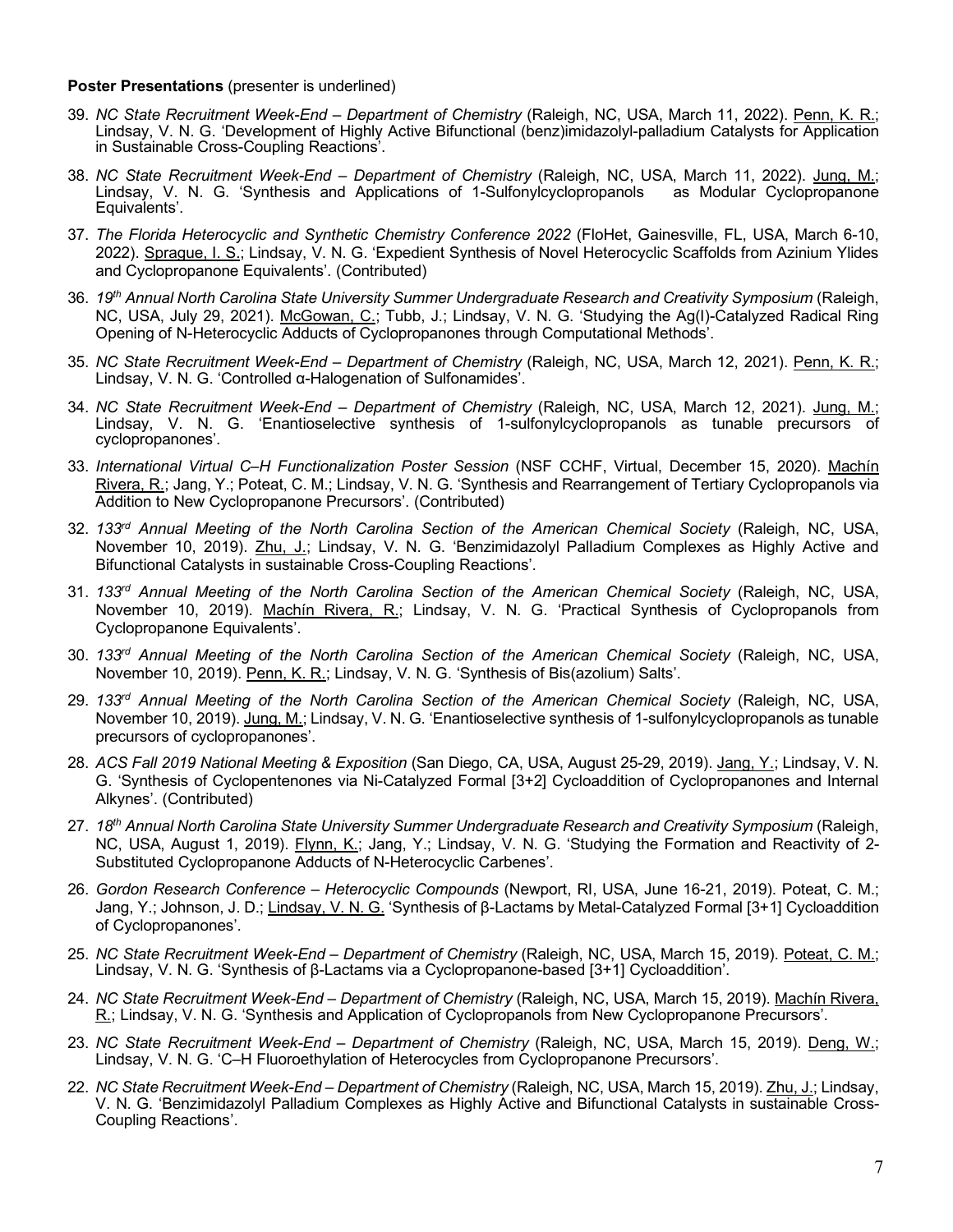- 21. *The State of North Carolina Undergraduate Research and Creativity Symposium* (SNCURCS, Raleigh, NC, USA, November 10, 2018). Burton, N. R.; Tomat, M. A.; Lindsay, V. N. G. 'Catalytic Formation of α-Substituted Ketones from Simple Aldehydes'.
- 20. *The State of North Carolina Undergraduate Research and Creativity Symposium* (SNCURCS, Raleigh, NC, USA, November 10, 2018). Johnson, J. D.; Poteat, C. M.; Lindsay, V. N. G. 'One-pot Synthesis of β-lactams from Primary Amines'.
- 19. *132nd Annual Meeting of the North Carolina Section of the American Chemical Society* (Chapel Hill, NC, USA, November 9, 2018). Poteat, C. M.; Lindsay, V. N. G. 'Controlled α-Halogenation of Sulfones'. \**1st prize for Best Poster Presentation*
- 18. *132nd Annual Meeting of the North Carolina Section of the American Chemical Society* (Chapel Hill, NC, USA, November 9, 2018). Johnson, J. D.; Poteat, C. M.; Lindsay, V. N. G. 'One-pot Synthesis of β-lactams from Primary Amines'.
- 17. *17th Annual North Carolina State University Summer Undergraduate Research and Creativity Symposium* (Raleigh, NC, USA, July 31, 2018). Figueroa-Martínez, G. I.; Machín Rivera, R.; Lindsay, V. N. G. 'Computational Study of 1- (arylsulfonyl)cyclopropanol and Cyclopropanone Equilibrium'.
- 16. *Gordon Research Conference – Organic Reactions & Processes* (Easton, MA, USA, July 15-20, 2018). Poteat, C. M.; Lindsay, V. N. G. 'Controlled α-Halogenation of Sulfones'.
- 15. *32nd National Conference on Undergraduate Research* (NCUR, Edmond, OK, USA, April 4-7, 2018). Johnson, J. D.; Anders, E.; Jang, Y. J.; Lindsay, V. N. G. 'Synthesis of Michael Adducts Utilizing Umpolung of Strained Ketones'.
- 14. *14th Atlantic Coast Conference Meeting of the Minds* (Louisville, KY, USA, March 29-31, 2018). Johnson, J. D.; Anders, E.; Jang, Y. J.; Lindsay, V. N. G. 'Synthesis of Michael Adducts Utilizing Umpolung of Strained Ketones'.
- 13. *NC State Recruitment Week-End – Department of Chemistry* (Raleigh, NC, USA, March 9, 2018). Tomat, M. A.; Lindsay, V. N. G. 'Protic NHC Complexes as Catalytic Directing Leaving Groups in Regioselective Allylic Substitution'.
- 12. *NC State Recruitment Week-End – Department of Chemistry* (Raleigh, NC, USA, March 9, 2018). Poteat, C. M.; Lindsay, V. N. G. 'Controlled α-Halogenation of Sulfones'.
- 11. *NC State Recruitment Week-End – Department of Chemistry* (Raleigh, NC, USA, March 9, 2018). Jang, Y.; Lindsay, V. N. G. 'Metal- and Organo-Catalyzed Activation of Cyclopropanone for the Synthesis of Carbo-and Heterocycles'.
- 10. *16th Annual North Carolina State University Summer Undergraduate Research and Creativity Symposium* (Raleigh, NC, USA, August 1, 2017). Muñoz Miró, H. A.; Poteat, C. M.; Lindsay, V. N. G. 'Use of Aryl Methyl Sulfones for Divergent One-Carbon Functionalization Reactions'.
- 9. *ACS Fall 2014 National Meeting & Exposition*, *Academic Employment Initiative* (San Francisco, CA, USA, August 10-14, 2014). Lindsay, V. N. G. 'Catalytic asymmetric synthesis of diacceptor cyclopropanes using chiral Rh(II) complexes / Modern synthetic strategies to alkaloids and other *N*-heterocycles'.
- 8. *NSF Center for Stereoselective C-H Functionalization* (Annual Meeting, Atlanta, GA, USA, August 16-18, 2013). Murphy, R. A.; Lindsay, V. N. G.; Ye, M.; Yu, J.-Q; Sarpong, R. 'An Approach to the Magellaninone-type *Lycopodium*  Alkaloids Using C–H Functionalization'.
- 7. *43rd National Organic Symposium* (Seattle, WA, USA, June 2013). Murphy, R. A.; Lindsay, V. N. G.; Pushkarskaya, E.; Sarpong, R. 'Toward the Synthesis of Lycopladine- and Magellanine-type *Lycopodium* Alkaloids'.
- 6. *93rd Canadian Chemistry Conference and Exhibition* (CSC, Toronto, ON, Canada, May 29-June 2, 2010). Lindsay, V. N. G.; Charette, A. B. 'Enantioselective Rhodium(II)-Catalyzed Cyclopropanation of Alkenes with α-EWG-Diazoacetophenones: PMP-ketones as Stereoselectivity Controllers'.
- 5. *20th Québec-Ontario Minisymposium in Bio-Organic and Organic Chemistry* (QOMSBOC, Québec, QC, Canada, October 31-November 1, 2009). Lindsay, V. N. G.; Lin, W.; Charette, A. B. 'Stereoselective synthesis of *cis*cyclopropane α-amino acids via a rhodium-catalyzed asymmetric cyclopropanation of alkenes with α-nitro diazoacetophenones'.
- 4. *19th Québec-Ontario Minisymposium in Bio-Organic and Organic Chemistry* (QOMSBOC, Toronto, ON, Canada, November 8-9, 2008). Lindsay, V. N. G.; Lin, W.; Charette, A. B. 'Stereoselective synthesis of *cis*-cyclopropane αamino acids via a rhodium-catalyzed asymmetric cyclopropanation of α-diazo-α-nitroketones and alkenes'.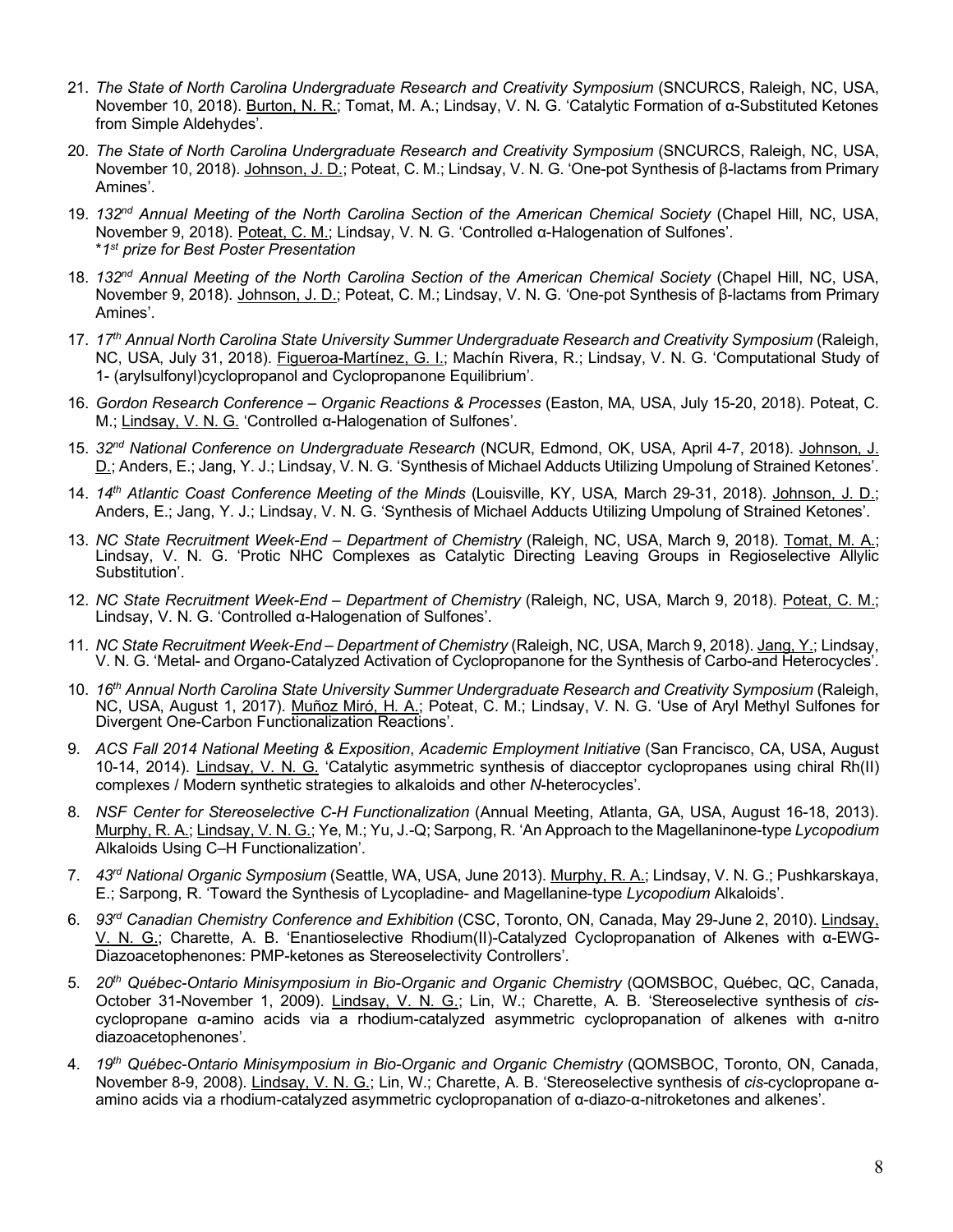- 3. *89th Canadian Chemistry Conference and Exhibition* (CSC, Halifax, NS, Canada, May 27-31, 2006). Charette, A. B.; Côté, A.; Lindsay, V. N. G. 'Chiral Bisphosphine Monoxide as a New Class of Ligands in Catalytic Enantioselective Addition of Diorganozincs to β-Nitroalkenes'.
- 2. *3e Symposium des étudiants gradués en chimie de l'Université de Montréal* (Montréal, QC, Canada, March 21, 2006). Côté, A.; Lindsay, V. N. G.; Desrosiers, J.-N.; Charette, A. B. 'BozPHOS in Catalytic Enantioselective Reduction and Addition of Diorganozinc Reagents to β-Nitroalkenes'.
- 1. *16th Québec-Ontario Minisymposium in Bio-Organic and Organic Chemistry* (QOMSBOC, Ste-Adèle, QC, Canada, November 11-13, 2005). Côté, A.; Lindsay, V. N. G.; Charette, A. B. 'Catalytic Enantioselective Addition of Diorganozinc Reagents to β-Nitroalkenes Using a Bisphosphine Monoxide Ligand'.

## **TEACHING EXPERIENCE**

## **Courses taught at NCSU**

#### *Graduate courses*

CH 755 – Organic Reaction Mechanisms

Fall 2021 (25 students) Fall 2020 (22 students) Fall 2019 (13 students) Fall 2018 (17 students) Fall 2017 (25 students) Fall 2016 (28 students)

## *Undergraduate courses*

*Postdoctoral Fellows*

CH 223 – Organic Chemistry II

Spring 2020 (230 students) Spring 2019 (208 students) Spring 2018 (176 students)

CH 227 – Organic Chemistry II (chemistry majors)

Spring 2021 (47 students)

## **Students/Postdocs mentored at NCSU**

| Manish K. Singh (Ph.D. The City College of The City University of New York)                                                                                                                                                                                                                                                                                                                                                                            | Jul 2017 - Aug 2018                                                                                                                                           |
|--------------------------------------------------------------------------------------------------------------------------------------------------------------------------------------------------------------------------------------------------------------------------------------------------------------------------------------------------------------------------------------------------------------------------------------------------------|---------------------------------------------------------------------------------------------------------------------------------------------------------------|
| Graduate students                                                                                                                                                                                                                                                                                                                                                                                                                                      |                                                                                                                                                               |
| Evan J. Anders (B.A. Hanover College)<br>Marshall A. Tomat (B.A. Franklin & Marshall College)<br>Yujin Jang (B.S./M.S. Kwangwoon University)<br>Christopher M. Poteat (B.S./M.S. University of North Carolina Wilmington)<br>Jiancheng Zhu (B.S. Nankai University, B.E. Tianjin University, M.S. NC State University)<br>Weixia Deng (B.S. University of Kentucky – Lexington)<br>Roger Machin-Rivera (B.S. University of Puerto Rico – Cayey)        | Oct 2016 - Jun 2018<br>Oct 2016 – Dec 2018<br>Oct 2016 - May 2021<br>Oct 2016 - May 2021<br>Oct 2017 – Dec 2019<br>Oct 2017 - May 2020<br>Oct 2017 - May 2022 |
| Myunggi Jung (B.S. Yeungnam University, M.S. Seoul National University)<br>Kyle R. Penn (B.S. NC State University)<br>Garim You (B.S./M.S. Seoul National University Science and Technology)<br>Ivan Sprague (B.S./M.S. D. Mendeleev University of Chemical Technology)<br>Zack Ferrin (B.S. University of California, Los Angeles)<br>Joanna Muir (B.S. Florida Gulf Coast University)<br>Brandon Sulc (B.S. University of North Carolina Wilmington) | Oct 2018 - present<br>Oct 2018 - present<br>Sept 2019 – Dec. 2020<br>Oct 2020 – present<br>Oct 2021 – present<br>Oct 2021 – present<br>Oct 2021 – present     |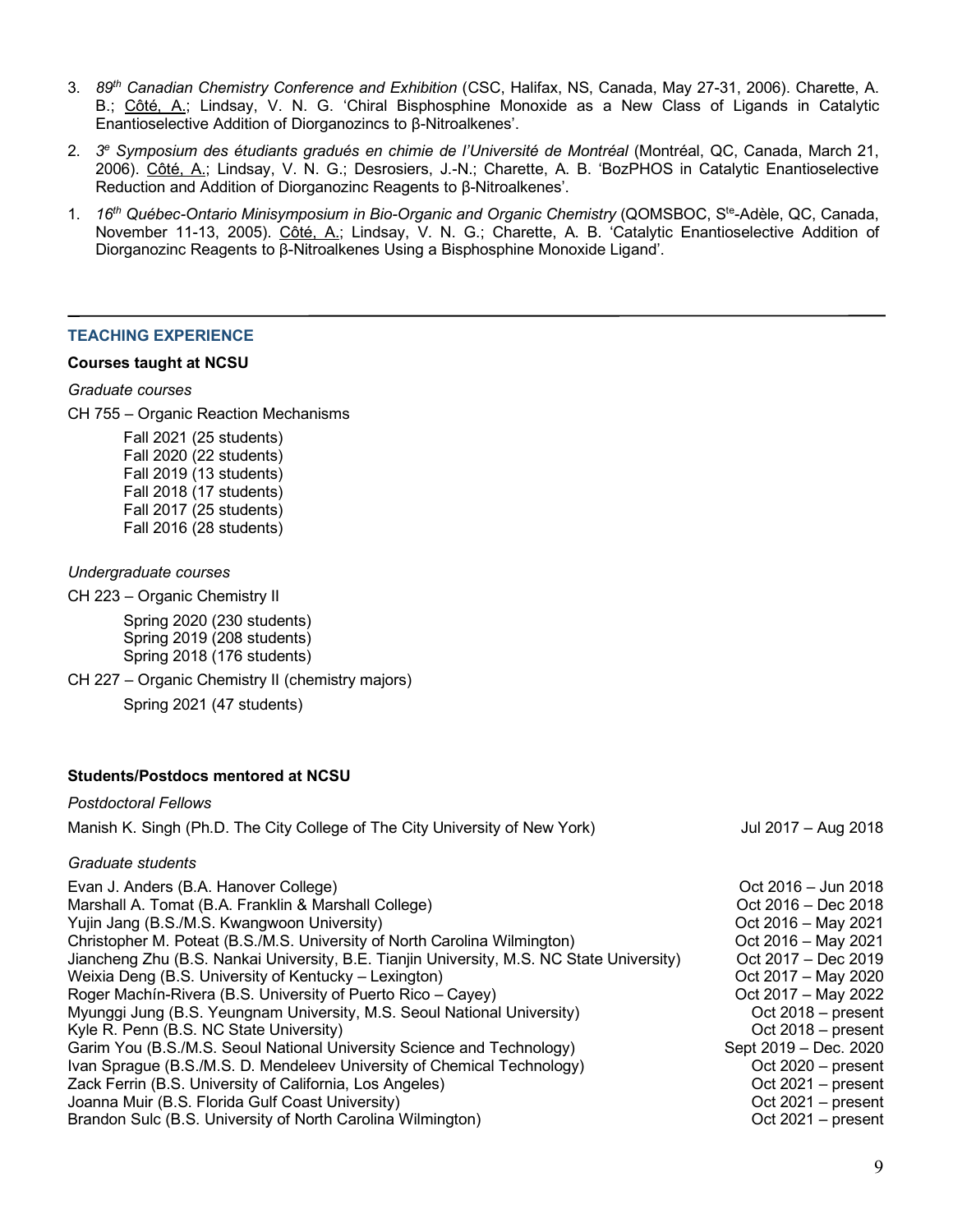# *Undergraduate students*

| Kyle R. Penn (B.S. Chemistry, NC State University)                                          | Jan 2017 - May 2018  |
|---------------------------------------------------------------------------------------------|----------------------|
| Mirna Dave (B.S. double major in Biol. Sciences/International studies, NC State University) | Jan 2017 - May 2017  |
| Héctor A. Muñoz Miró (B.S. University of Puerto Rico – Río Piedras, NSF REU)                | Jun 2017 - Aug 2018  |
| Nikolas R. Burton (B.S. Chemistry, NC State University)                                     | Aug 2017 - May 2019  |
| John D. Johnson (B.S. Chemistry, NC State University)                                       | Aug 2017 - May 2019  |
| Rachel Williams (B.S. Chemical Engineering, NC State University)                            | Sept 2017 – Aug 2018 |
| Gabriel I. Figueroa-Martínez (B.S. University of Puerto Rico - Río Piedras, NSF REU)        | Jun 2018 - Aug 2018  |
| Casey Thompson (B.S. Chemistry, NC State University)                                        | May 2019 - May 2021  |
| Jamin Flores (High school student, ACS SEED)                                                | Jun 2019 – Aug 2019  |
| Kaitlyn Flynn (B.S. University of Miami, Ohio, NSF REU)                                     | Jun 2019 - Aug 2019  |
| Luke Call (B.S. Chemistry, NC State University)                                             | Sept 2019 - May 2021 |
| Christian McGowan (B.S. Morgan State University, NSF REU)                                   | Jun 2021 - Aug 2021  |
| Hayden Mann (B.S. Chemistry, NC State University)                                           | Sept 2021 - May 2022 |
| Emma Messina (B.S. Chemistry, NC State University)                                          | Sept 2021 - May 2022 |
| Maandvi Shah (B.A. Chemistry, NC State University)                                          | Sept 2021 - present  |
| Anh Do (B.S. Chemistry, Colorado College, NSF REU)                                          | May $2022 -$ present |
| Ifediora Nwakuche (High school student, ACS SEED)                                           | Jun 2022 - present   |
|                                                                                             |                      |

# **Training of undergraduate students prior to NCSU**

| Carole Pelletier (M.S. Chemistry, Québec-France Exchange Internship) | Sept 2008 – Aug 2009 |
|----------------------------------------------------------------------|----------------------|
| Éric Lévesque (B.Sc. Chemistry, Université de Sherbrooke)            | Sept 2009 – Dec 2009 |
| Nicolas Bélanger-Desmarais (B.Sc. Chemistry, Université de Montréal) | May 2011 – Aug 2011  |

# **Teaching assistant experience**

| Teaching assistant, Organic Chemistry III (for 3 <sup>rd</sup> year undergraduate students) |  |  |
|---------------------------------------------------------------------------------------------|--|--|
|---------------------------------------------------------------------------------------------|--|--|

Jan 2012 – May 2012

# **SERVICE**

## **Professional Service on campus**

| Graduate Admission Committee, NCSU Dept. of Chemistry                                                                                                                                                                                                                                                                                                                                                                                                                                                                                                                                                         | $2016$ – present |
|---------------------------------------------------------------------------------------------------------------------------------------------------------------------------------------------------------------------------------------------------------------------------------------------------------------------------------------------------------------------------------------------------------------------------------------------------------------------------------------------------------------------------------------------------------------------------------------------------------------|------------------|
| Graduate Students Advisory Committee (30 students), NCSU Dept. of Chemistry                                                                                                                                                                                                                                                                                                                                                                                                                                                                                                                                   | $2016$ – present |
| Host for Seminar Speakers (9), NCSU Dept. of Chemistry                                                                                                                                                                                                                                                                                                                                                                                                                                                                                                                                                        | $2016$ – present |
| Graduate Student Representative (2 prelim., 1 thesis defense), NCSU College of Sciences                                                                                                                                                                                                                                                                                                                                                                                                                                                                                                                       | $2016$ – present |
| Safety Committee, NCSU Dept. of Chemistry                                                                                                                                                                                                                                                                                                                                                                                                                                                                                                                                                                     | $2017$ – present |
| Organizer of Symposiums on C-H Functionalization (14), NCSU Dept. of Chemistry                                                                                                                                                                                                                                                                                                                                                                                                                                                                                                                                | $2017$ – present |
| Reviewer for Undergraduate Research Grants, OUR, NCSU College of Sciences                                                                                                                                                                                                                                                                                                                                                                                                                                                                                                                                     | $2017 - present$ |
| NSF-REU Mentor (5 summers), NCSU Dept. of Chemistry                                                                                                                                                                                                                                                                                                                                                                                                                                                                                                                                                           | $2017 - 2019$    |
| GSK Fellowship Committee, NCSU Dept. of Chemistry                                                                                                                                                                                                                                                                                                                                                                                                                                                                                                                                                             | $2018 - 2019$    |
| Academic Advisor to Undergraduate Students (8 students), NCSU Dept. of Chemistry                                                                                                                                                                                                                                                                                                                                                                                                                                                                                                                              | $2018 - present$ |
| Professional Track Faculty Search Committee, NCSU Dept. of Chemistry                                                                                                                                                                                                                                                                                                                                                                                                                                                                                                                                          | 2021             |
| Stockroom Employee Search Committee, NCSU Dept. of Chemistry                                                                                                                                                                                                                                                                                                                                                                                                                                                                                                                                                  | $2021 - 2022$    |
| Dabney Renovation Committee, NCSU                                                                                                                                                                                                                                                                                                                                                                                                                                                                                                                                                                             | $2022 - present$ |
| <b>Professional Service off campus</b>                                                                                                                                                                                                                                                                                                                                                                                                                                                                                                                                                                        |                  |
| Reviewer for >20 scientific journals (>60 publications overall), including:<br>Journal of the American Chemical Society, Angewandte Chemie, ACS Catalysis, Chemical<br>Science, Organic Letters, Chemical Communications, Advanced Synthesis & Catalysis,<br>Organometallics, Journal of Organic Chemistry, Chemistry - A European Journal, European<br>Journal of Organic Chemistry, New Journal of Chemistry, Tetrahedron Letters, Bioorganic &<br>Medicinal Chemistry, Organic & Biomolecular Chemistry, Synlett, Synthesis, Asian Journal of<br>Organic Chemistry, Beilstein Journal of Organic Chemistry | $2016$ – present |

| Reviewer, ACS Petroleum Research Funds (5 reports)                          | $2018 -$ present |
|-----------------------------------------------------------------------------|------------------|
| Reviewer, FRQNT panel for Faculty Starting Grants (Canada, 8 reports)       | $2018 -$ present |
| Judge, Sci-athon 2020 (UNC Chapel Hill)                                     | 2020             |
| Member, Science of Synthesis Early Career Advisory Board (Thieme Chemistry) | 2022– present    |